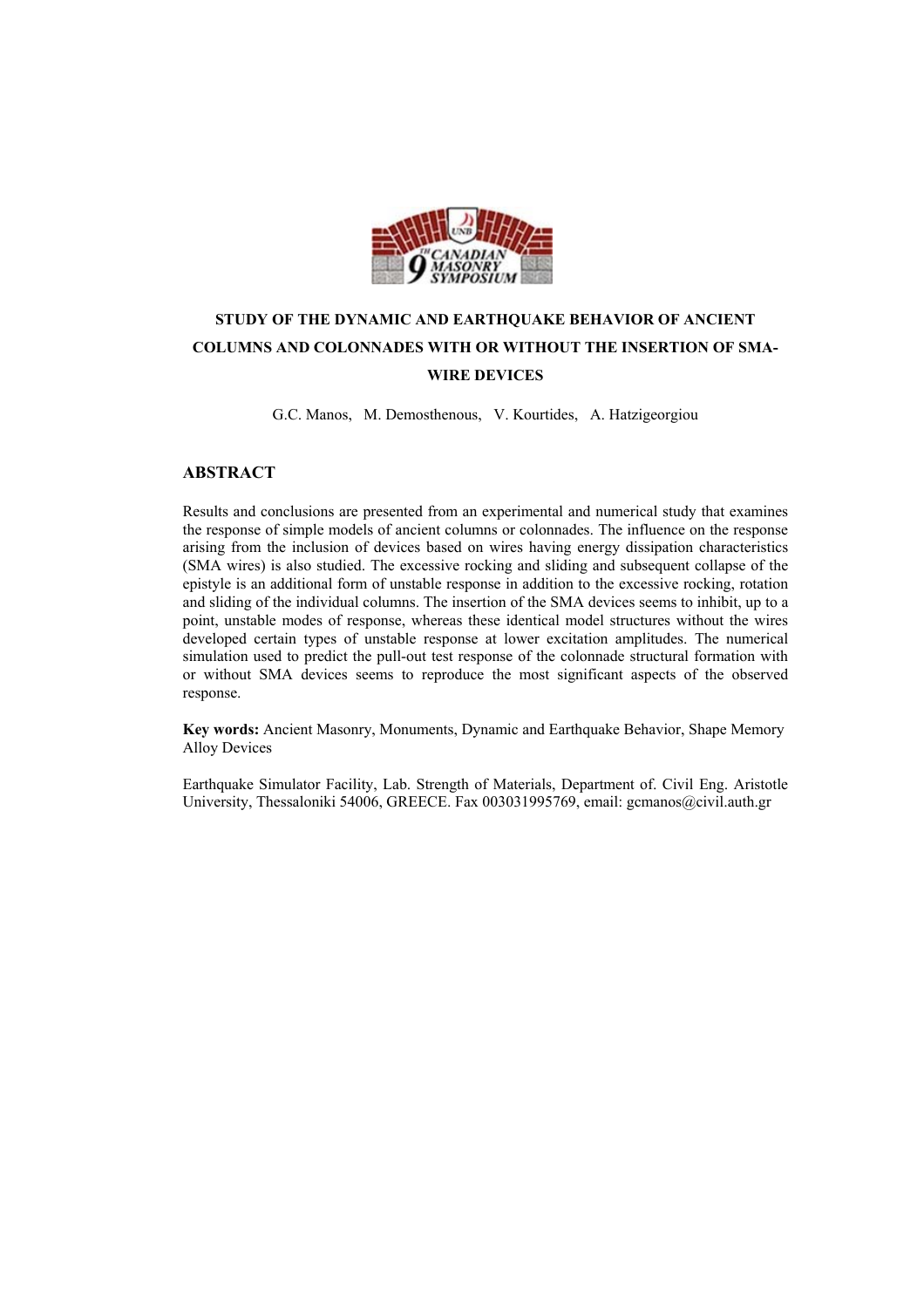## **INTRODUCTION**

# **Studied Structural Configurations**

Ancient Greek peripheral temples composed of large heavy members that simply lie on top of each other in a perfect-fit construction without the use of connecting mortar, are distinctly different from relatively flexible contemporary structures. The dynamic and earthquake behavior of this type of structural systems is simulated in the present study by utilizing specimens that are relatively rigid and are developing deformations mainly by rocking and sliding response at their supporting boundaries. The employed rigid bodies for forming these models were made of steel and are assumed to be models of prototype structures 20 times larger. Three basic configurations are examined here, as outlined in the following:

#### **Model Single Steel Column**

The first studied structural configuration is that of a model single steel truncate cone assumed to be a model of a monolithic free-standing column, as shown in figures 1a and 1b. As reported elsewhere by Manos and Demosthenous (1991, 1997), these model columns, as all steel columns which were employed in the formation of model colonnades that are described next, were manufactured in such a way that they could represent prototype columns either sliced in drums or monolithic columns. For the tests reported here, for the single steel column or for the steel column colonnades, all model columns are monolithic.



Figure 1b Single steel column on the shaking table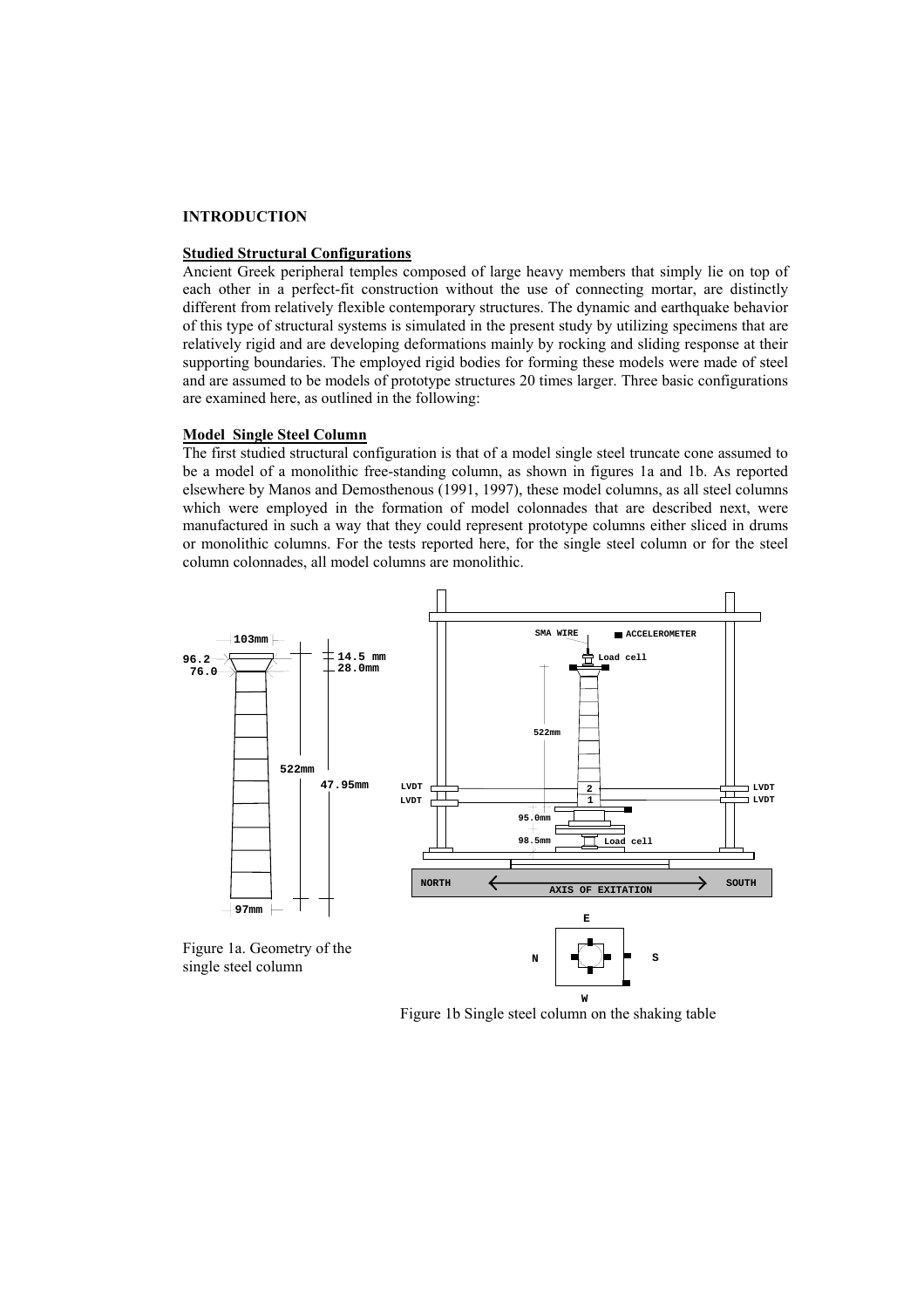## **Two-Steel Column Model Colonnade**

The second studied structural configuration is formed by two steel truncate cones, of the same geometry as the model of the individual column described in 1.1 before, but supporting a rectangle of solid steel at the top, representing in this way the simplest unit of a colonnade; this is shown in figure 2. In this second configuration the weight of the epistyle was varied. This variation of the weight of the epistyle results in numerous subformations from which two distinct cases are reported here; one with this weight of the epistyle being equal to 286Nt whereas the second had the weight of 605Nt. The centers of this two-steel column model colonnade coincided with the axis of the horizontal base motion.



Figure 2. Two-steel column model colonnade

## **Four-Steel Column Model Colonnade**



 **PLAN VIEW** Figure 3a. Four-column colonnade (Plan View)



**217mm**

**1mm SMA Wire**

**S**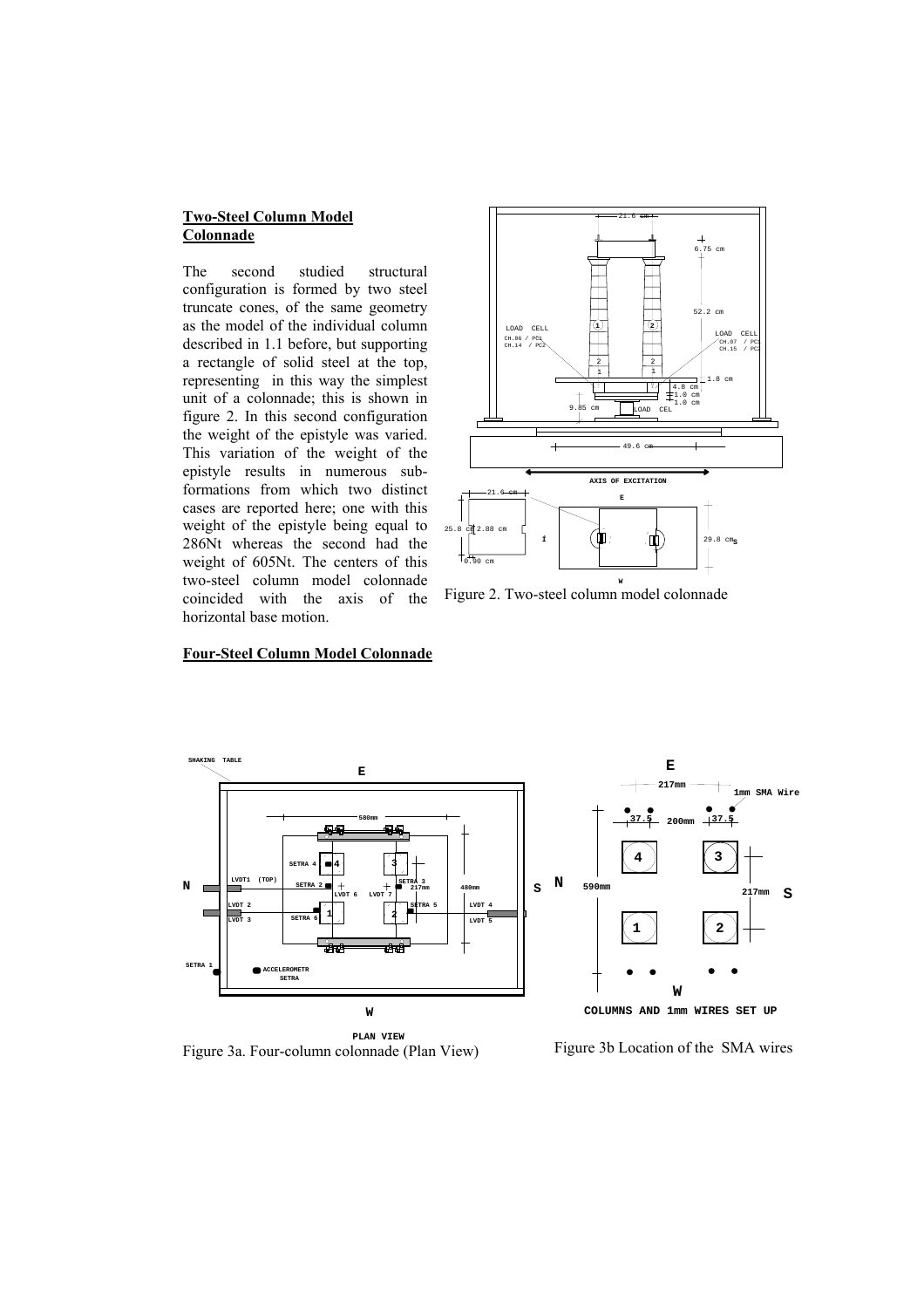



Figure 3c Four column colonnade. Testing arrangement along the axis of the horizontal base motion.

Figure 3d Four column colonnade. Testing arrangement transverse to the axis of the horizontal base motion.

The third configuration is again a model colonnade formed by four steel truncate cones with identical geometry to the ones used before. A monolithic rectangular steel epistyle with dimensions shown in figures 3a, 3c and 3d was placed at the top of these identical four steel columns in a perfect fit condition. This model structural formation is depicted in figure 3a showing the four column assembly looked at from the top of the epistyle as it is resting on the shaking table moving platform. Indicated in figure 3a is the relevant orientation of this model formation with the North (N) - South (S) direction coinciding with the direction of the horizontal motion of the shaking table. As can be seen in figures 3a, 3c and 3d the four-steel column model colonnade is symmetric with respect to this N-S axis of horizontal excitation. It can also be considered as a twin of the two-steel column model colonnade described in 1.2 before, because of the identical geometry and the weight of the epistyle on the four-column formation which is approximately twice as much of the weight of the epistyle for the twocolumn formation. Some details on the geometry and the instrumentation that was employed in this testing arrangement with the four-column formation is also depicted in figures 3a to 3d.

## **Configurations of Columns and Colonnades with SMA Wire Devices**

As already mentioned, the focus of the study was to examine influences on the dynamic and earthquake response arising from the inclusion of shape memory alloy devices (SMAD's). These devices were based on 1mm or 1.5mm diameter shape memory alloy wires. The SMAD's were applied at critical locations and aimed to provide an increased resistance as well as energy dissipation capacity.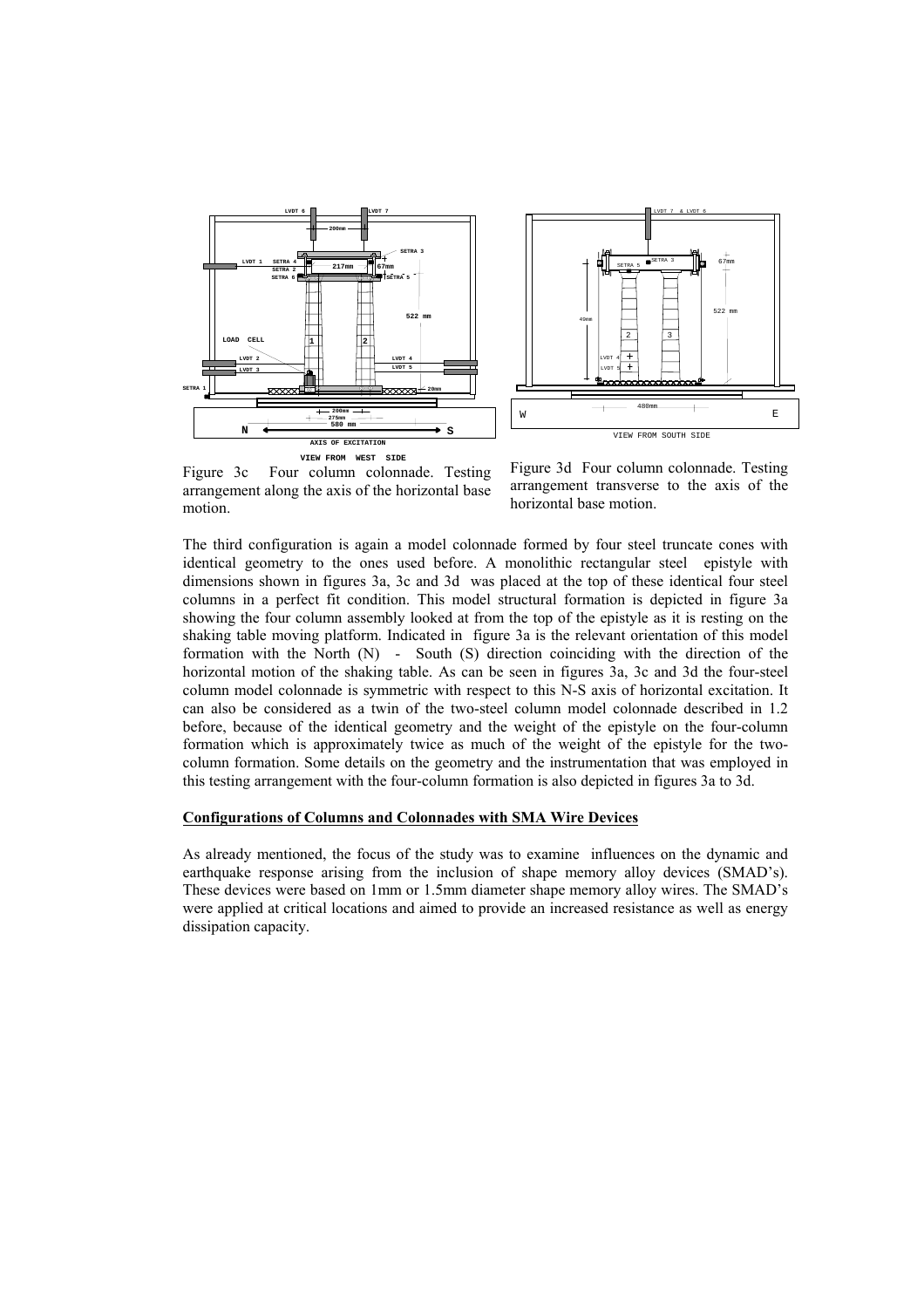





Fig. 4a. SMA Device under "Dynamic" displacement

The SMA wires that were used throughout were provided by FIP Industriale of Padova, Italy, in the framework of a cooperative research project (ISTECH) supported by the European Union (Manos, 1998, 1999, 2000).

Their mechanical properties were fully investigated in the framework of this project by a special testing campaign conducted at the Joint Research Center of the European Union at Ispra, Italy.

A number of basic tests were also conducted at the Laboratory of Strength of Materials of Aristotle University with the SMA wires that were directly employed in the present investigation. Moreover, a self centering device using the same wires was manufactured at Aristotle University and was utilised in a special investigation focusing on the sliding problem of the marble top block.

This device was wholly designed, constructed and tested at Aristotle University. In order to attain the mechanic characteristics of the SMA wires a fully dynamic uni-axial tensil e testing machine was utilised whereby specimens of the wires could be tested in a fully cyclic manner with the desired amplitude and frequency. The cyclic response of the self-centered SMA device, measured at the laboratory, is depicted in figures 4a and 4b. The SMA device response in figure 4a is for a very slow application of the imposed displacement, which is named for this reason as "static", whereas figure 4b depicts the cyclic response of the same SMA device for the imposed cyclic displacement varied with a frequency of 0.5Hz. As can be seen from these figures, the dissipative nature of the cyclic response is present for both the "static" as well as the dynamic imposition of the displacement of this self-centered SMA device.

#### **Single Steel Column**

Here, the SMAD was composed of a single 1mm wire, which was positioned through the center of the column and was anchored at the base and the top, as shown in figure 1b. This wire penetrated the steel column through its center. Special anchoring devices were used for the 1mm SMAD both at the bottom and at the top of this steel column. This was achieved by supporting the column on the shaking table with an additional cylindrical steel foundation, so that the anchoring fixture at the bottom of the column could be accommodated.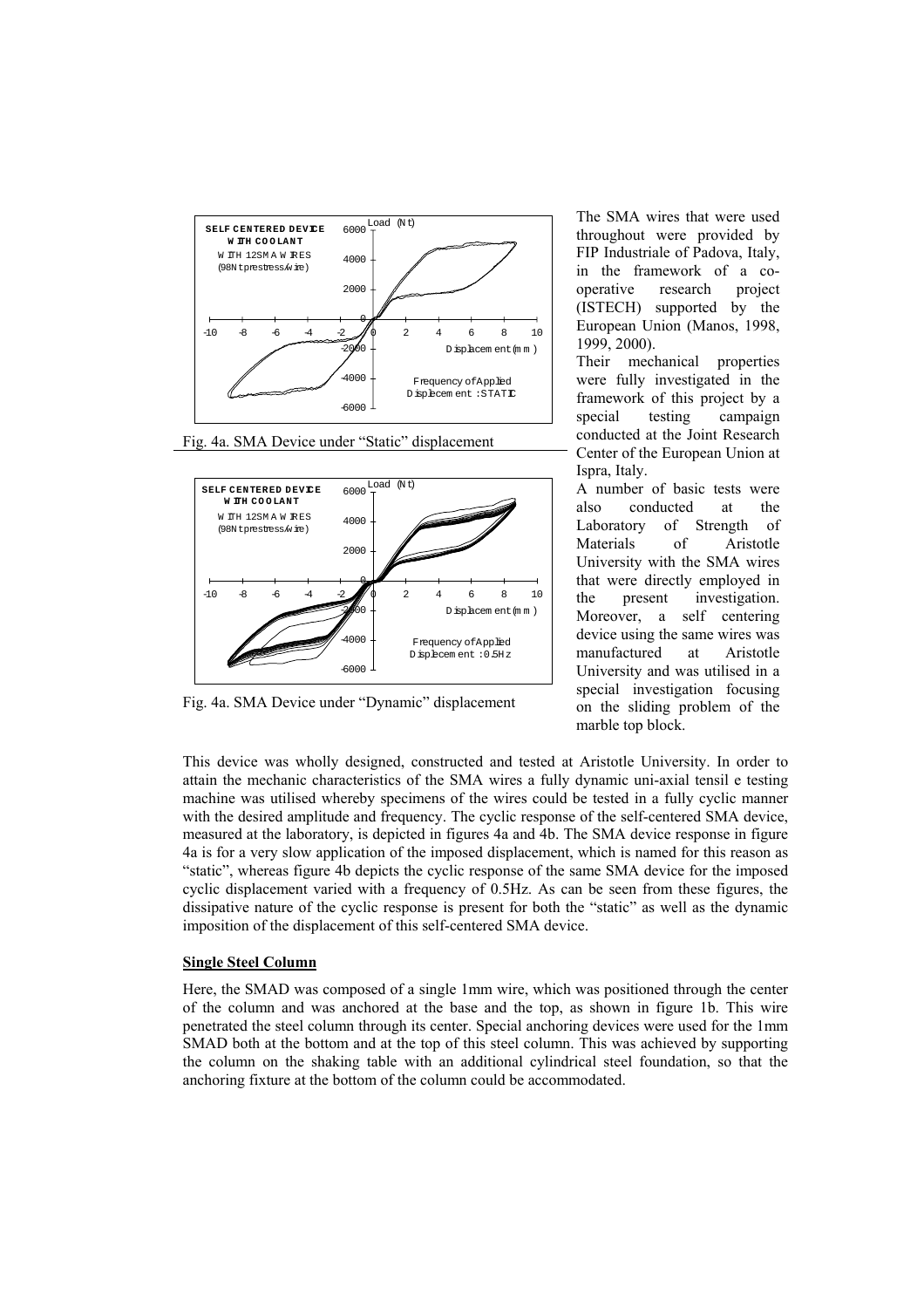## **Two-Steel Column Model**

The SMAD's were again composed of single 1mm SMA wires. These devices were again positioned through the centers of the columns and were anchored at the base and the top, as shown in figure 2. The SMAD's penetrated the steel columns through their center. The same special anchoring devices that were used for the single column were employed again for the 1mm SMAD's for both columns at the top and bottom of each.

#### **Four-Steel Column Model.**

For the colonnade with the four steel columns, various arrangements for employing the SMAD's were tried. The two most prominent were:

## **a.** Four or Eight 1mm SMA devices.

The number of devices employed here was either four or eight. The removal of the four devices located the furthest from the center of this model colonnade resulted in the four SMAD arrangement (figures 3a to 3d).

## **b.** Sixteen 1mm and four 1.5mm SMA devices.

The special anchoring light frame at the top block was again used; this time in order to anchor four 1.5mm single wire SMA devices at the four corners of the top steel block. Moreover, similar light metal cups were also fixed at the top of each column head in order to anchor there four SMAD's (with 1mm single wire) at the four corners of each column.

#### **EXPERIMENTAL INVESTIGATION**

During this experimental sequence the models described in 1.1, 1.2 and 1.3 are subjected to a variety of base motions before and after the intervention technique with the SMA wire devices. During testing, acceleration and displacement measurements were recorded in order to identify sliding and rocking modes of response. A very stiff, light metal frame was built around the studied model structure in order to carry the displacement transducers that measured the rocking angle; this metal frame also provided temporary support to the specimen during excessive rocking displacements indicating overturning. The sequence of tests included a series of sinusoidal base excitations as well as earthquake simulated tests. Moreover, through a series of relatively strong intensity base motions, the stability of the model formations was studied together with the resulting collapse modes at certain stages, focusing on the influence that the inclusion of the SMA wires has on such collapse modes. Finally, the dynamic and simulated earthquake base motions were supplemented with tests named 'Pull Out Static Tests'. During these tests a well controlled horizontal displacement was imposed at the top of the studied model formation at a slow rate. The displacement response of the model was monitored together with the horizontal load that resulted at the top from the gradually imposed horizontal displacement.

## **OBTAINED EXPERIMENTAL MEASUREMENTS**

#### **Model single steel column without SMA wires**

Sinusoidal Tests During these tests the frequency of motion was varied from 1.5Hz to 4Hz. This resulted in groups of tests with constant frequency for the horizontal sinusoidal motion for each test. In the various tests belonging to the same group of constant frequency, the amplitude of the excitation was varied progressively from test to test. Summary maximum response results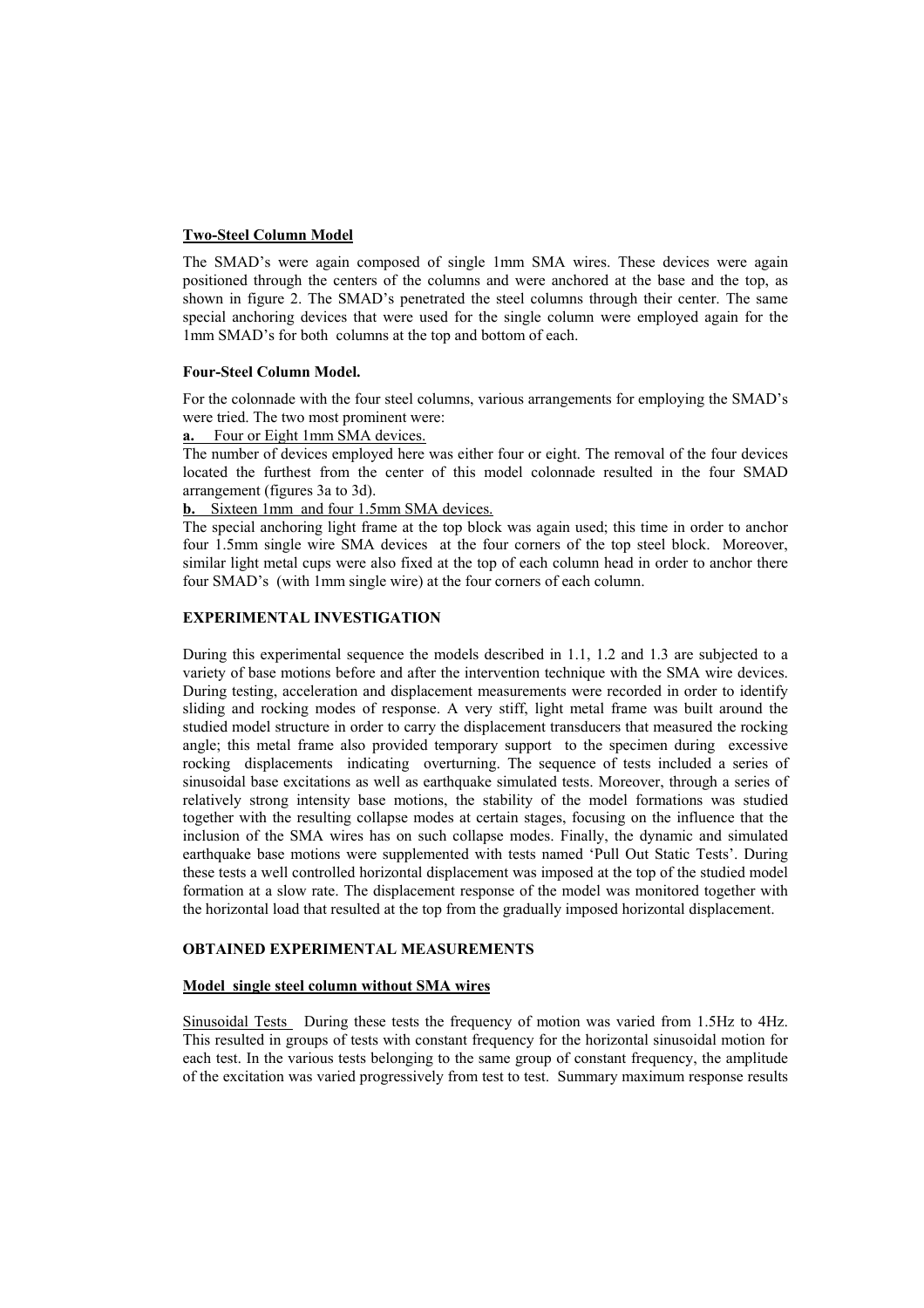from such tests are depicted in plots such as these of figure 5a. The following points can be made from the observed behavior during these tests:

- For small amplitude tests the rocking behavior is not present; the motion of the specimen in this case follows that of the base.

- As the horizontal base motion is increased in amplitude, rocking is initiated. This rocking appears to be sub-harmonic in the initial stages and becomes harmonic at the later stages.

- Further increase in the amplitude of the base motion results in excessive rocking response, which, after certain buildup, leads to the overturning of the specimen. At this stage the rocking response is also accompanied by some significant sliding at the base as well as by rotation and rocking response out-of-plane of the excitation axis.

Summary results for the single steel column without any wires are depicted in the plot of figure 5a. The ordinates in this plot represent the amplitude of the base acceleration whereas the absiscae represent the frequency of the base horizontal dynamic excitation. The following observations summarize the main points as they can be deduced from this plot:

**-** The stable-unstable limit rocking amplitude increases rapidly with the excitation frequency.

**-** For small values of the excitation frequency the transition stage from no-rocking to overturning, in terms of amplitude, is very small and it occurs with minor amplitude increases.

![](_page_6_Figure_7.jpeg)

Figure 5a Single column response without SMA wires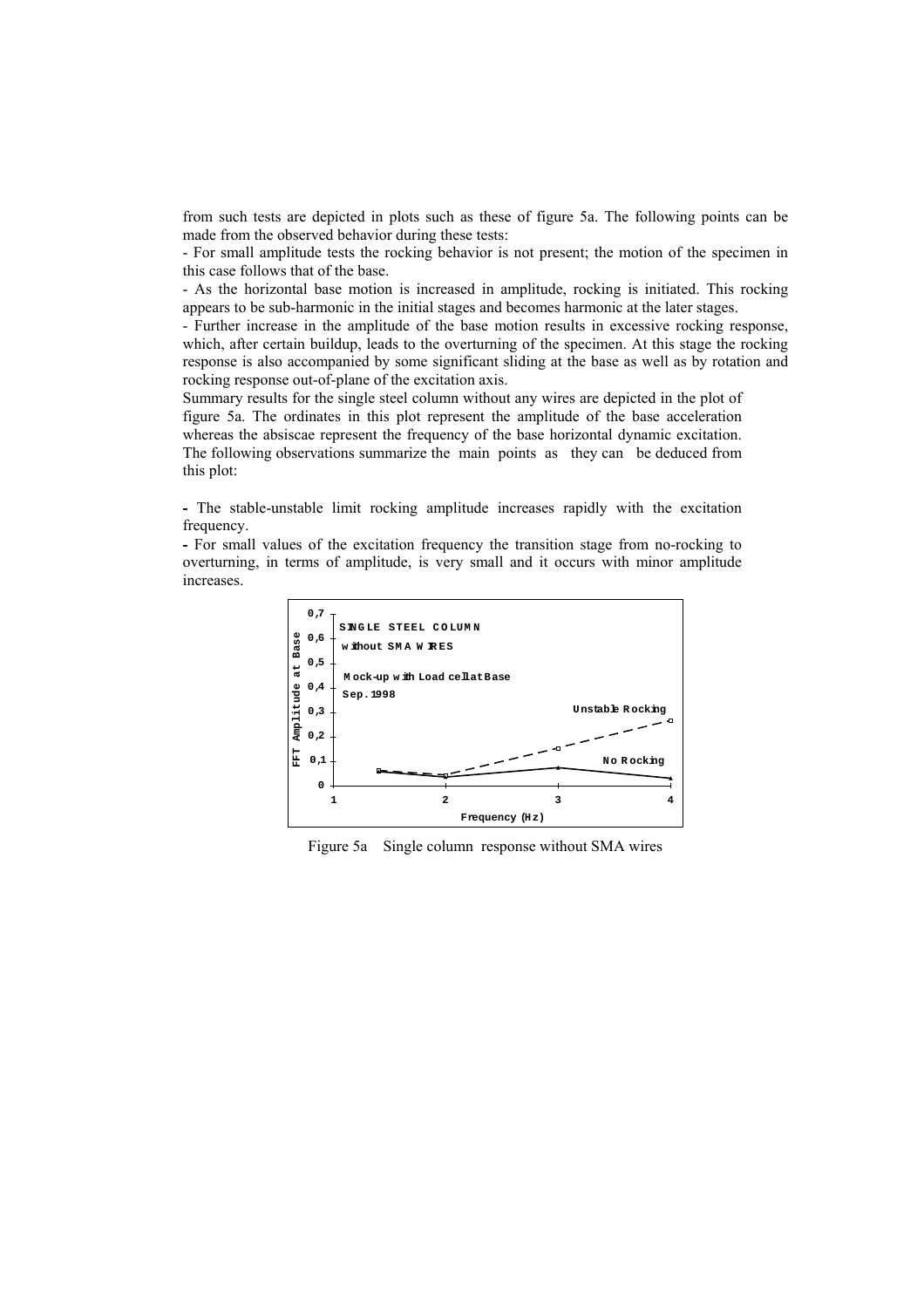![](_page_7_Figure_0.jpeg)

Figure 5b Single column response with and without SMA wires

Simulated Earthquake tests : A number of tests were performed during this sequence with progressively increasing intensity. The principal objective of these tests was to observe again the stable-unstable behavior of the model which exhibited similar trends to the ones discussed in 3.1.1.

#### **Model single steel column with SMA wires**

Sinusoidal and Simulated Earthquake Tests*.* Tests similar to the ones described above were performed for the single column with one SMA wire passing through the center of the column (figure 2). Due to space limitations only summary results are presented here from the testing sequence with the sinusoidal horizontal base motions. The response curve obtained from these tests for the single steel column with the SMA wire is depicted in figure 5b together with the corresponding response curve of the single steel column without the SMA wire. As already mentioned, when discussing the response curve of the single steel column without the SMA wire of figure 5a, this curve represents in this case a boundary between stable-unstable rocking response. When this boundary is exceeded, because of an increase of the amplitude of the base motion of constant frequency, it leads to the overturning of the model structure (instability). In contrast, the plotted response curve for the mode structure with the SMA wire does not represent a stable-unstable boundary. Because of certain limitations in the capacity of the shaking table and in order to protect the SMA wires and their anchoring fixtures from repeated damage from overturning, the stable-unstable boundary was not established in this case. Instead, the plotted curve indicates amplitudes of the base motion with the model structure fitted with the SMA wire still exhibiting stable rocking response. Obviously, the stable-unstable boundary for the model structure with the SMA wire is expected to occur at higher amplitudes of the base excitation than those represented by the plotted curve, which in this case is designated as stable rocking response.

By comparing the stable rocking response curve in figure 5b for the model single steel column with the SMA wire with the stable-unstable boundary for the same structure without the SMA wire (figures 5a and 5b), the favourable influence of the insertion of the SMA wire on the stability of the dynamic sinusoidal response can be clearly identified. Similar favourable influence of the insertion of the SMA wire on the stability of the model structure was observed during the earthquake simulated tests.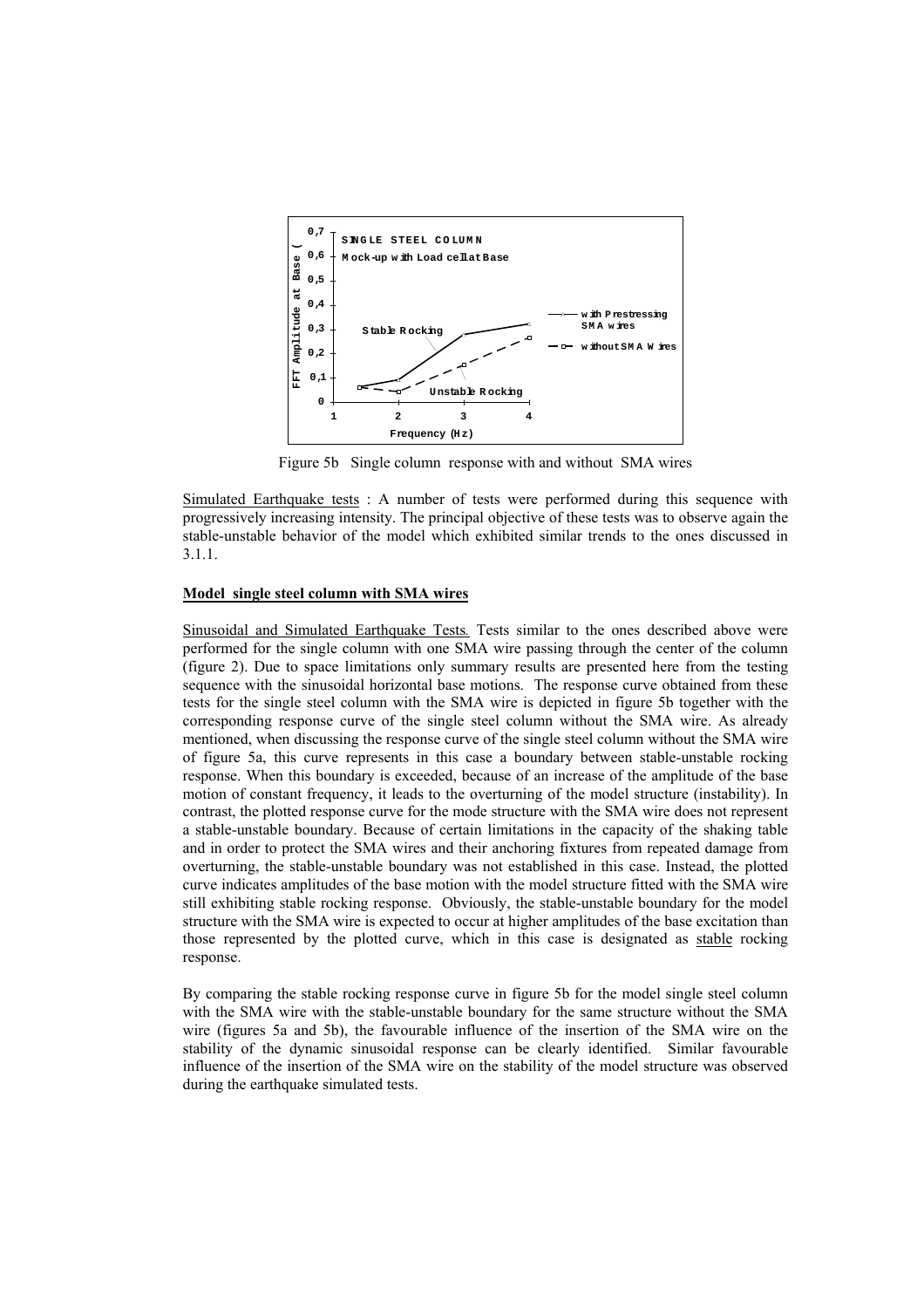Pull Out Static Tests This testing arrangement was described in paragraph 2 before. The obtained response in terms of non-dimensional rocking angle (ordinates) and applied horizontal load at the top of the single steel column with the SMA wire (absiscae) is depicted in figure 6a; figure 6b shows the measured response for this model structure in terms of non-dimensional rocking angle (ordinates) and overturning moment (absiscae).

As can be seen from figures 6a and 6b the insertion of the SMA wire leads to an almost elastoplastic force-displacement response; moreover the unloading path is accompanied by a lower plateau and a recovery of the plastic strain similar to the one observed during the uniaxial tests of the individual SMA wire.

![](_page_8_Figure_2.jpeg)

Figure 6a. Static pull-out response of single steel column with SMA wire

![](_page_8_Figure_4.jpeg)

Figure 6b. Static pull-out response of single steel column with SMA wire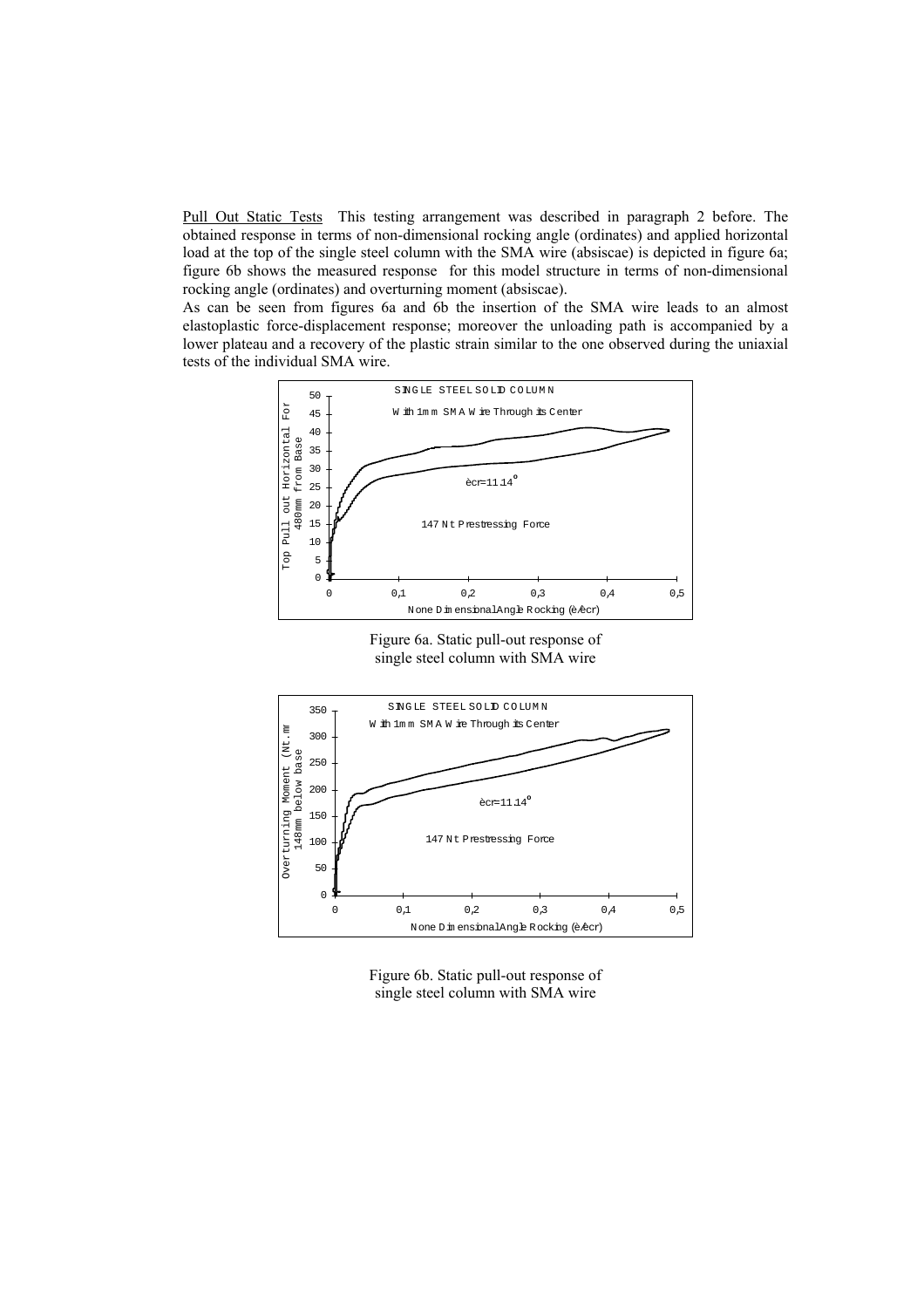## **Model colonnade with two or four-steel columns and with or without SMA wires**

Sinusoidal base motions and Simulated Earthquake Tests The testing sequence based on the sinusoidal and simulated earthquake excitations which was described in 3.1.1. and 3.2.1. before is also repeated here. As can be seen from the results obtained so far the performance of the model colonnades, exhibit similar stability trends with that observed for the individual column. The excessive rocking and sliding and subsequent collapse of the epistyle is an additional form of unstable response in addition to the excessive rocking, rotation and sliding of the individual columns. Moreover, the favourable influence of the insertion of the SMA wires on the stability of the dynamic sinusoidal response can be clearly identified. However, due to space limitations none of the results are presented.

![](_page_9_Figure_2.jpeg)

Figure 7a. Static pull-out response of four-steel column without SMA wires

![](_page_9_Figure_4.jpeg)

Figure 7b. Static pull-out response of four-steel column with 8 SMA wires

Pull-out static tests As mentioned in 3.2.2. before, this testing arrangement (described also in paragraph 2) was utilized in subjecting colonnades of various configurations to static pull-out horizontal force, which was applied at the center of the epistyle. Figure 7a depicts the measured response for a foursteel-column formation without any SMA wires whereas figure 7b shows the corresponding measured response of the same formation when eight (8) SMA wires were added.

By comparing the measured behavior of the four-column colonnade with and without the inclusion of the SMA wires in these two figures the following points can be made.

The addition of the SMA wires increased the capacity in terms of horizontal force.

- The formation without the SMA wires exhibits a descending branch after the maximum horizontal load is reached. In contrast, the formation with the SMA wires demonstrates that a post-yielding type of behavior is initiated for displacements exceeding the initial elastic-type behavior. This post-yielding type of behavior is accompanied by continuously increasing horizontal load.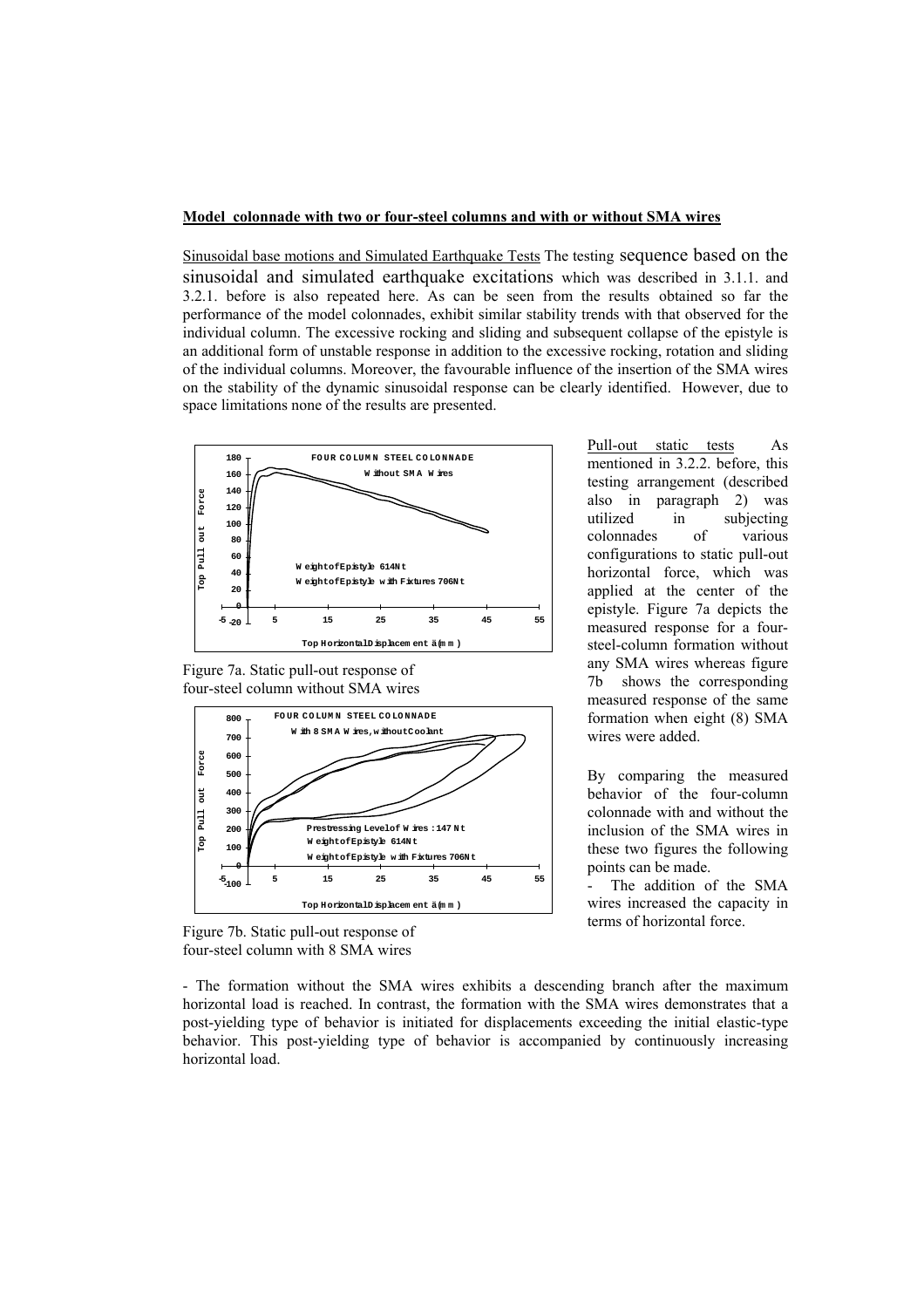- Finally, the loading - unloading cyclic measured behavior of the four-column colonnade with the SMA wires, demonstrates clearly its dissipative nature, which is of course due to the fact that, for this level of deformation, the corresponding mechanical characteristics of the used SMA wires are mobilized.

## **NUMERICAL SIMULATION OF THE STATIC PULL-OUT RESPONSE**

In this paragraph are presented some of the results obtained by an extensive numerical study which aims to predict the behavior of the single steel column and the various colonnade formations when they are subjected to horizontal static pull-out force, as described in sections 3.2.2. and 3.3.2., respectively. The interface between the columns and the top block as well as the columns and the ground support was approximated by frictional contact-elements, which are part of a specific software package. These elements could only sustain compression together with friction forces whereas no tensile forces could develop. For the configurations including SMA wires the former contact elements were combined with elasto-plastic springs approximating the measured mechanical properties of the SMA wires. The columns and the epistyle were approximated with 2-D quadrilateral plane-stress elements. Figure 8 shows the mesh employed for the two-column colonnade. The latter can also be used to approximate the four-column colonnade, which, due to symmetry, can be considered as a twin two-column colonnade (see figures 4a to 4d and section 1.3). The numerical analyses were performed by applying the desired level of imposed displacement to the same location that was used in the experimental sequence. Due to the geometric and material non-linearities of the contact elements and the elasto-plastic springs the solution, nonlinear in nature, followed many steps whereby the level of horizontal deformation was increased gradually in each step, with a considerable number of iterations per step.

![](_page_10_Figure_3.jpeg)

Figure 8. FEM mesh employed for the two steel and four-steel column colonnade

In this way, a simple attempt was made to numerically simulate both the contact problem that is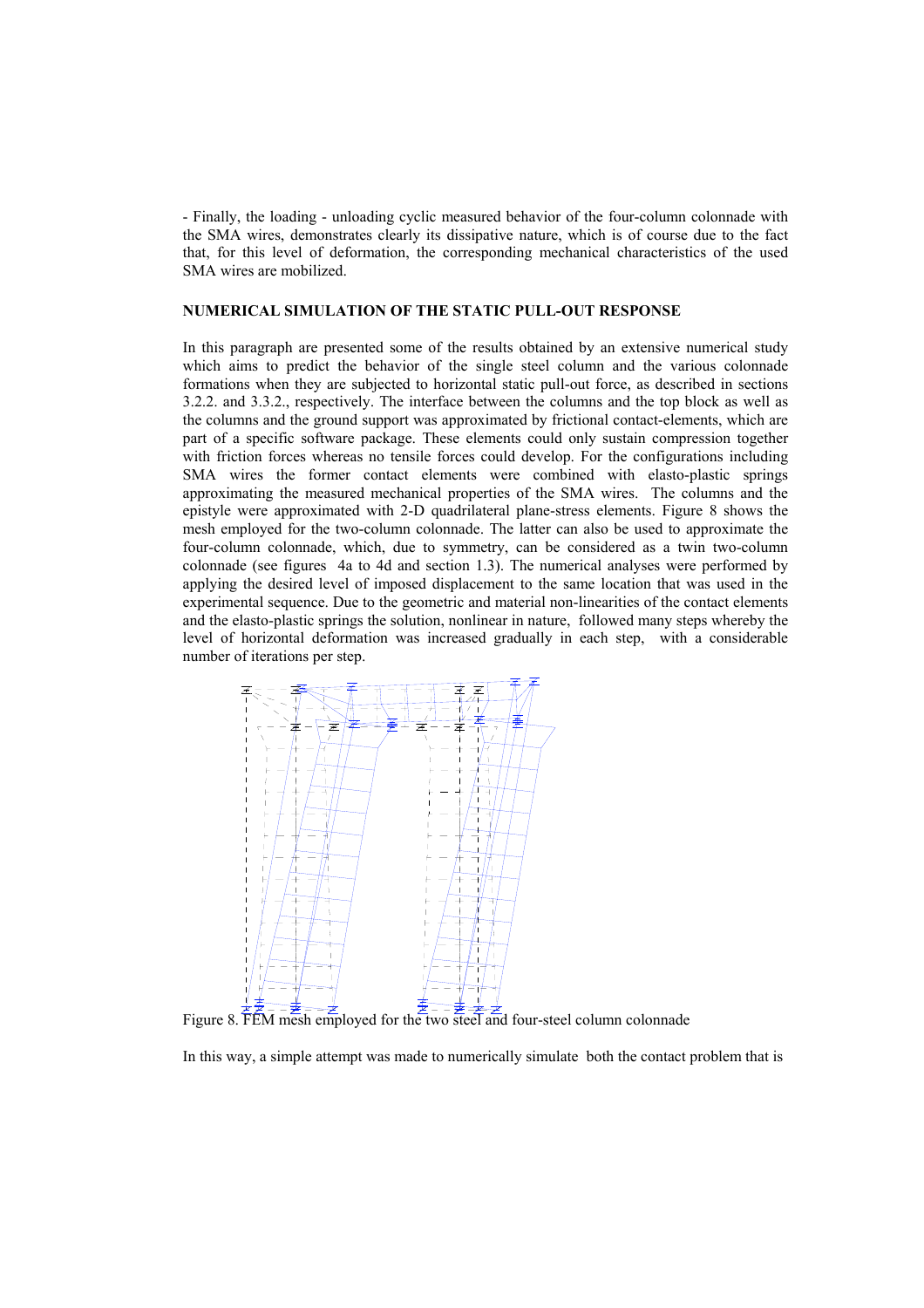inherent in the behavior of the studied structural formations as well as the presence of the SMA wires, which were installed in the way described for these structural formations. The objective here was to be able to check if such a relatively simple numerical simulation could yield realistic results so that then it can be utilized in the framework of our research effort. Parametric studies were also performed in order to check the sensitivity of the solution to various parameters. However, space limitations do not allow its inclusion here. The numerical results that are presented here belong to the numerical simulation of the behavior of the four-steel column colonnade with and without SMA wires. The horizontal load - horizontal deformation predicted response is depicted below together with the corresponding measurements in figure 9a and 9b.

![](_page_11_Figure_1.jpeg)

Figure 9a. Measured and predicted static pull-out response of four-steel column colonnade without SMA wires

![](_page_11_Figure_3.jpeg)

Figure 9b. Measured and predicted static pull-out response of four-steel column colonnade with eight (8) SMA wires

- The predicted response of the four-column formation without the SMA wires appears to reproduce in a satisfactory manner both the peak horizontal load as well as the descending branch of the response.

- Given the simplicity of the numerical approximation for the four-column formation with the SMA wires, the obtained numerical response reproduces in a realistic manner qualitatively if not quantitatively the most significant aspects of the response with the SMA wires in terms of maximum horizontal load values and ascending load path. However, no attempt has yet been